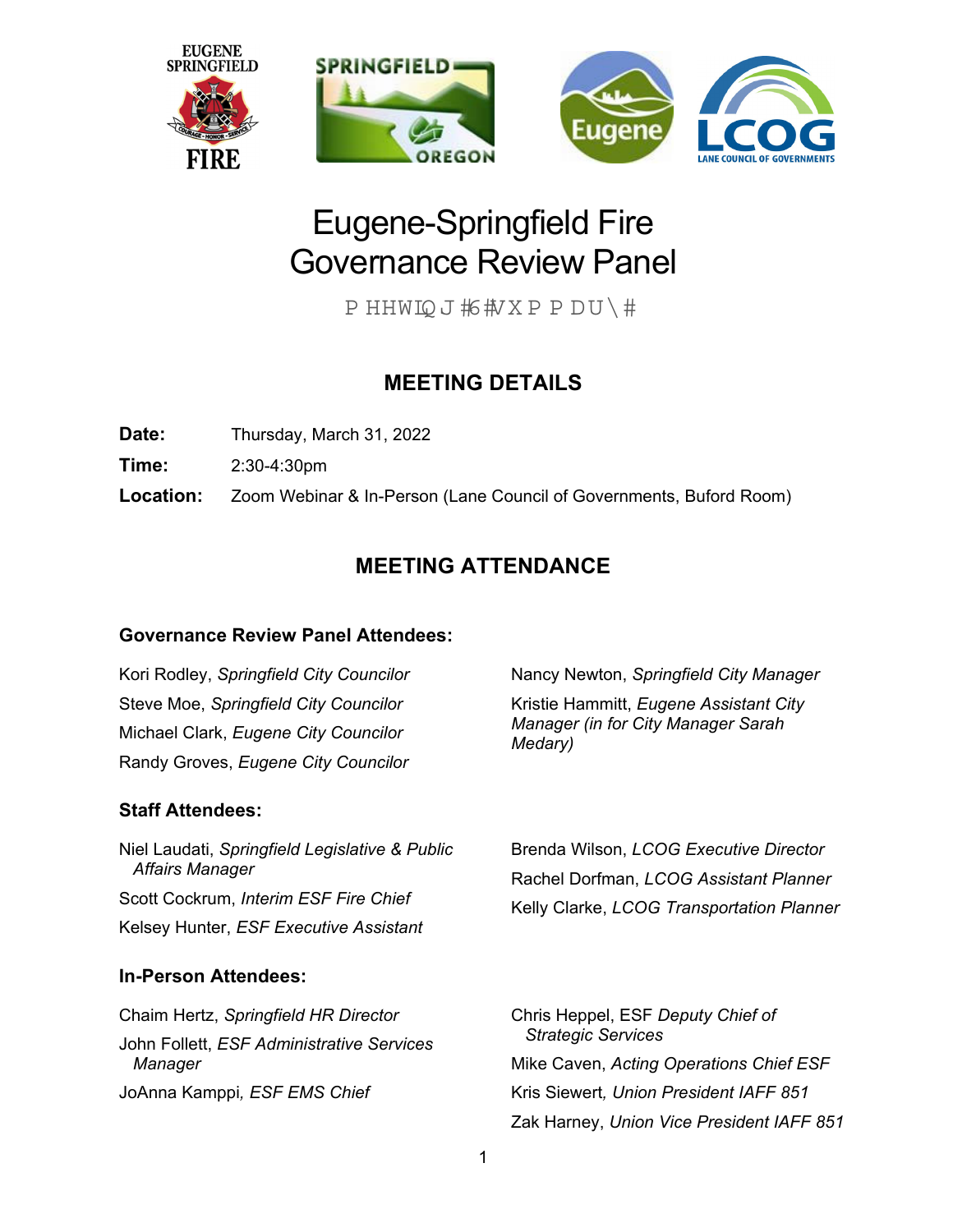

# **MEETING SUMMARY**

# **1. Welcome & Introductions**

*Brenda Wilson, LCOG Executive Director, provided welcoming remarks and took attendance.* 

## **2. Eugene-Springfield Fire Administration & Finance**

#### Presenter: John Follett

*Eugene Springfield Fire Administrative Services Manager, John Follett, presented a series of slides that provided an overview of Eugene-Springfield Fire administration and finance, including an overview of the adopted ESF FY22 budget, ESF staffing comparing preconsolidation and FY22 staffing, and an administrative services organizational chart. Mr. Follett continued to explain what the administrative services do and how (pre- and post-merger). He highlighted some of the differences in benefits provided by the Cities of Eugene and Springfield. He provided an example of challenges related to the billing of ESF's response to two recent fires: Grandview Fire and Middle Fork Fire. The slides were provided to Panel members in their notebooks and are also available on the project website.* 

## **3. Eugene-Springfield Fire Human Resources**

#### Presenter: Chaim Hertz

*Springfield Human Resources Director Chaim Hertz presented a series of slides that provided an overview of Eugene-Springfield Fire Human and Employee Resource Center challenges. He explained that there are marked differences between the Cities of Eugene and Springfield including: administrative staff represented by different unions (different contract, different pay, same job), employee personnel files (legal and representation issues when disciplinary action is needed and the supervisory and staff work for different cities), city wide trainings, administration of statutory leaves, administration of workplace injuries, human resource policies and administrative rules, liability insurances, payroll, and benefits. The slides were provided to Panel members in their notebooks and are also available on the project website.* 

## **4. Existing Agreement**

#### Presenter: Chief Cockrum

*Eugene-Springfield Fire Chief Cockrum presented a series of slides that provided an overview of the Eugene-Springfield Fire Functional Consolidation Intergovernmental Agreement (IGA). He stated that the IGA was first executed May 2010 with a goal for the two departments to provide service as a single Fire and EMS department. Each City retains full budget authority and can reestablish its own Fire Department at its discretion. Chief Cockrum explained that the ESF is not a singular legal entity; it operates with two employers, budgets, IT solutions, human resources*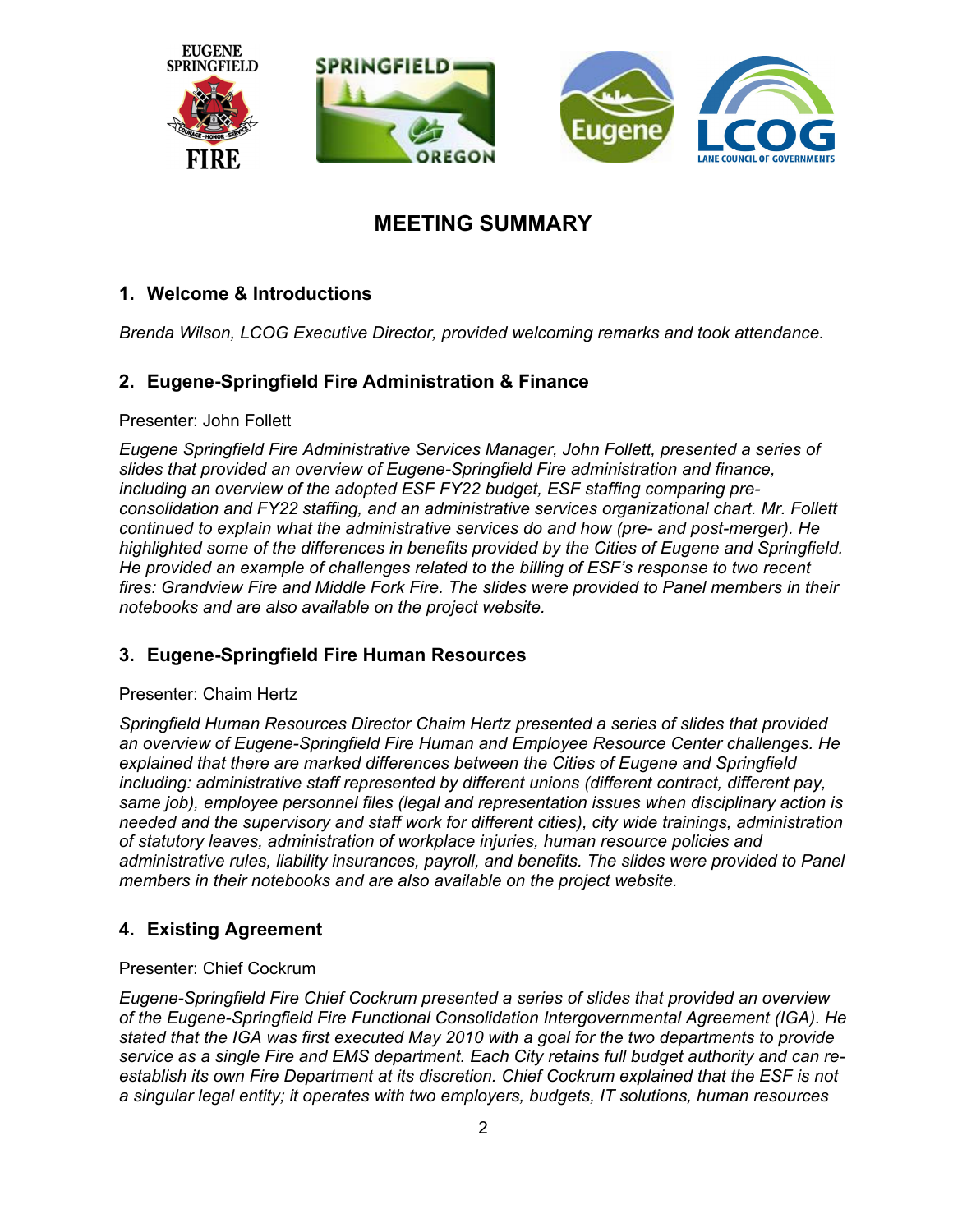

*policies, Ambulance Transport Systems, Mutual Aid Systems Reimbursements, and fire marshals. The slides and the IGA document were provided to Panel members in their notebooks and are also available on the project website.* 

# **5. IAFF 851**

Presenter: Mike Cavan, Kris Siewert, Zak Harney

*Mike Cavan, former Union President IAFF 851, introduced the new President, Kris Siewert, and Vice President, Zak Harney. Mr. Cavan discussed the time between the first Functional Consolidation IGA and now. He explained that the ESF was focused on providing the services needed and did not have extra time and capacity to plan for the future and advocate for next steps. The ESF experienced a lot of turn over which also impacted the ability to look forward. He stated that the important thing is that the discussion is happening now and everyone appreciates that this is happening, stating the employees need this in order to grow and evolve. Mr. Siewert stated that the fact this is happening has rejuvenated staff and reiterated that there are a lot of little things that make the division between the two cities always present.* 

## **6. Roundtable Discussion**

*Brenda Wilson, Executive Director of the Lane Council of Governments, presented additional materials included in Members' packets: summary report of the Eugene-Springfield Fire ESCI 2009 Feasibility Study and 2020 Community Risk Assessment; Eugene-Springfield Fire Functional Consolidation Timeline; updated project Work Plan; and proposed agenda topics for upcoming meetings.* 

*Ms. Wilson asked each Governance Review Panel member and the City Managers about their thoughts or concerns about the information presented in the meeting. She asked what Panelists heard as strengths and weaknesses and what additional information would be helpful. Key thoughts from Panel Members included:* 

- *There is a lot of information to go through and digest.*
- *The nuances and complications are becoming more and more apparent. The ESF is so dependent on everything working the right way, but it is precarious with all of the complexities.*
- *It is important that we not keep patching the merger together but really evaluate what is a sustainable structure moving forward for the next 30 years.*
- *We should be asking these hard questions now.*
- *The merger was originally successful because there was alignment on how to make it happen between the two Chiefs at the time. We should be aware of the current alignments and differences of opinion between the jurisdictions and their councils.*
- *Questions will arise and be dependent upon the financial information, options, and risks/benefits presented.*
- *Discussions of authentic and long-term efficiencies gained and/or lost will be important to understand.*